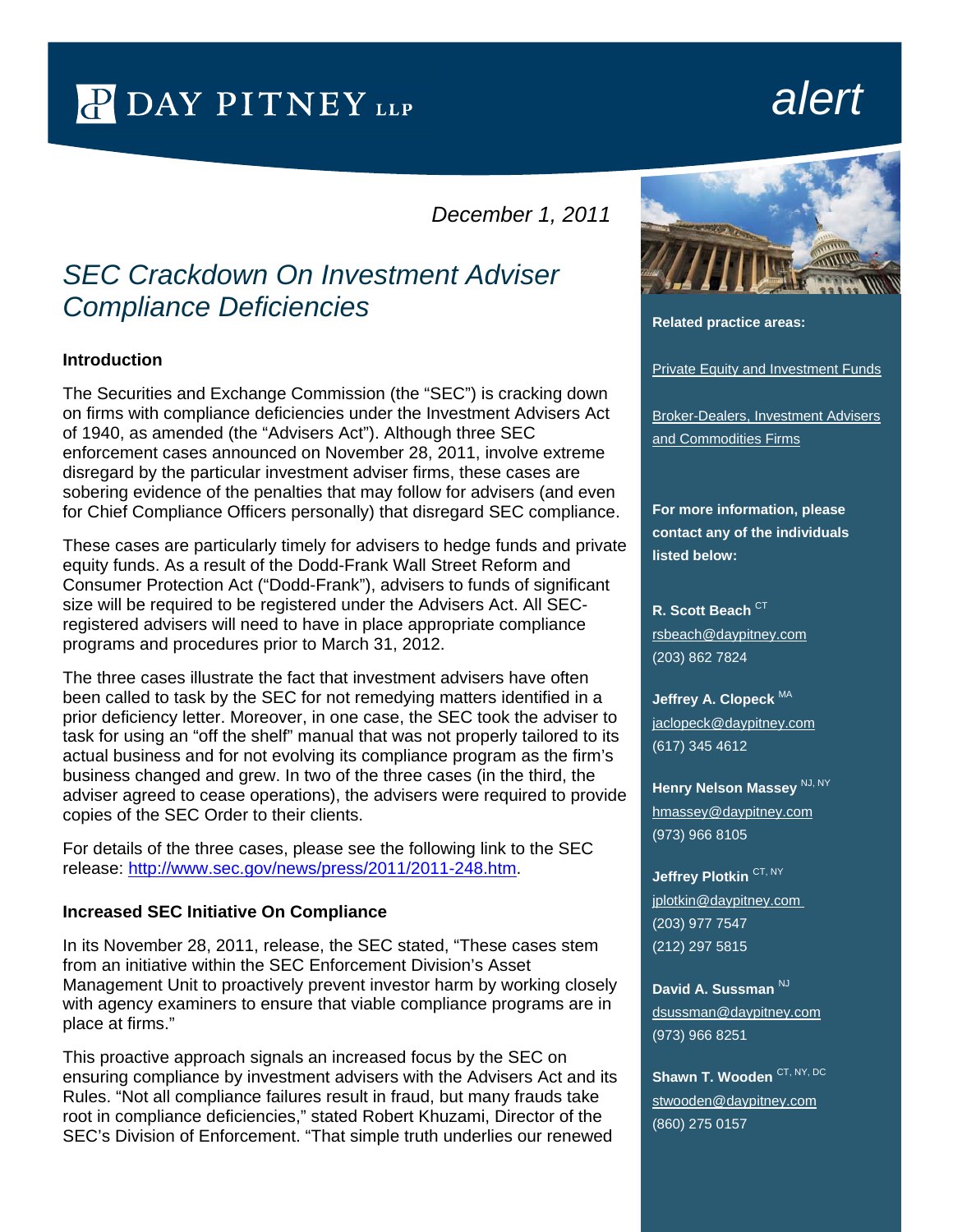focus on identifying and charging firms and individuals that fail their legal obligations to maintain adequate compliance programs."

### **Lessons To Be Learned**

The SEC's recent enforcement actions indicate it is taking a proactive approach to protecting investors by demanding strict conformance with the Advisers Act's compliance requirements, and imposing personal liability where the conduct is egregious. Dodd-Frank ushered in sweeping reform and change to investment adviser regulation, which requires many previously unregistered investment advisers to become appropriately registered in the first quarter of 2012. Registration is but the first step of the process. SEC-registered investment advisers must put in place thorough, custom-tailored and ongoing compliance policies and procedures in order to satisfy their requirements under the Advisers Act. The Day Pitney attorneys listed to the right are available to discuss the intricacies of these compliance requirements and help develop an appropriate compliance program for your investment advisory business.

### **Some Details of the Enforcement Actions**

# **OMNI**

In the Matter of OMNI Investment Advisers Inc. ("OMNI") and Gary R. Benyon (who was charged individually for personal failures in performing his responsibilities as Chief Compliance Officer), the SEC charged OMNI, among other things, with failing to establish, maintain and enforce a written code of ethics, as required under Advisers Act Rule 204A-1, and also with failing to maintain and preserve certain books and records, as required by Advisers Act Rule 204-2(a)(10). In 2007, the SEC examined OMNI and issued a deficiency letter noting several issues, including OMNI's failure to conduct an adequate annual review of its compliance program.

With respect to Mr. Benyon, the SEC found that he failed to perform virtually any compliance responsibilities after being named Chief Compliance Officer. Mr. Benyon was living in Brazil at the time. In particular, in response to an SEC subpoena, OMNI produced client advisory agreements with Mr. Benyon's signature evidencing his supervisory approval when, in fact, Mr. Benyon had never reviewed the documents and had signed the documents with incorrect dates one day before the documents were produced to the SEC.

As a result of these violations, both OMNI and Mr. Benyon were censured by the SEC. Mr. Benyon agreed to pay a \$50,000 penalty, and agreed to be permanently barred from acting within the securities industry in a compliance or supervisory capacity and from associating with any investment company. OMNI also agreed to provide a copy of the SEC's Order to each of OMNI's advisory clients that existed at any time between September 2008 and August 2011.

# **Feltl**

In the Matter of Feltl & Company, Inc. ("Feltl"), the SEC charged Feltl, a dually-registered broker-dealer and investment adviser, for, among other things, engaging in hundreds of principal transactions with its advisory clients' accounts without making the proper disclosures and without obtaining consent, in violation of Section 206(3) of the Advisers Act. This

**Jonathan R. Morris** NY, CT jmorris@daypitney.com (212) 297 5806

**Jane Helen Broderick** NY, NJ jbroderick@daypitney.com (212) 297 5831

**Samuel A. Jennings CT, NY** sjennings@daypitney.com (617) 345 4652